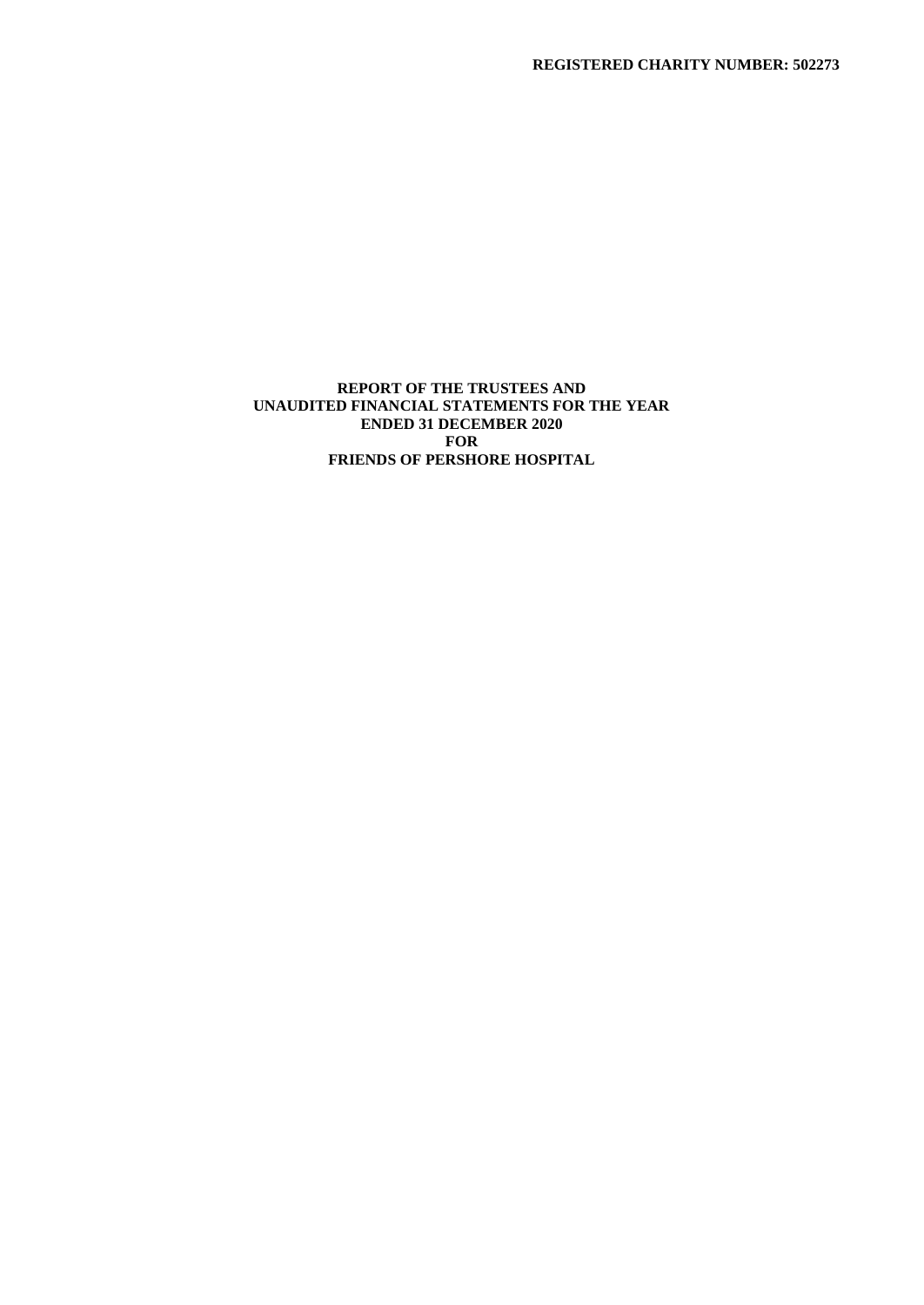# **CONTENTS OF THE FINANCIAL STATEMENTS**

**Page**

| Chairman's Report                          |            |
|--------------------------------------------|------------|
| Reference and Administrative Details       | 2          |
| Trustees' Annual Report                    | $3$ to $5$ |
| Independent Examiner's Report              | 6          |
| <b>Statement of Financial Activities</b>   | 7          |
| <b>Balance Sheet</b>                       | 8          |
| Notes to the Financial Statements          | 9 to 13    |
| Detailed Statement of Financial Activities | 14         |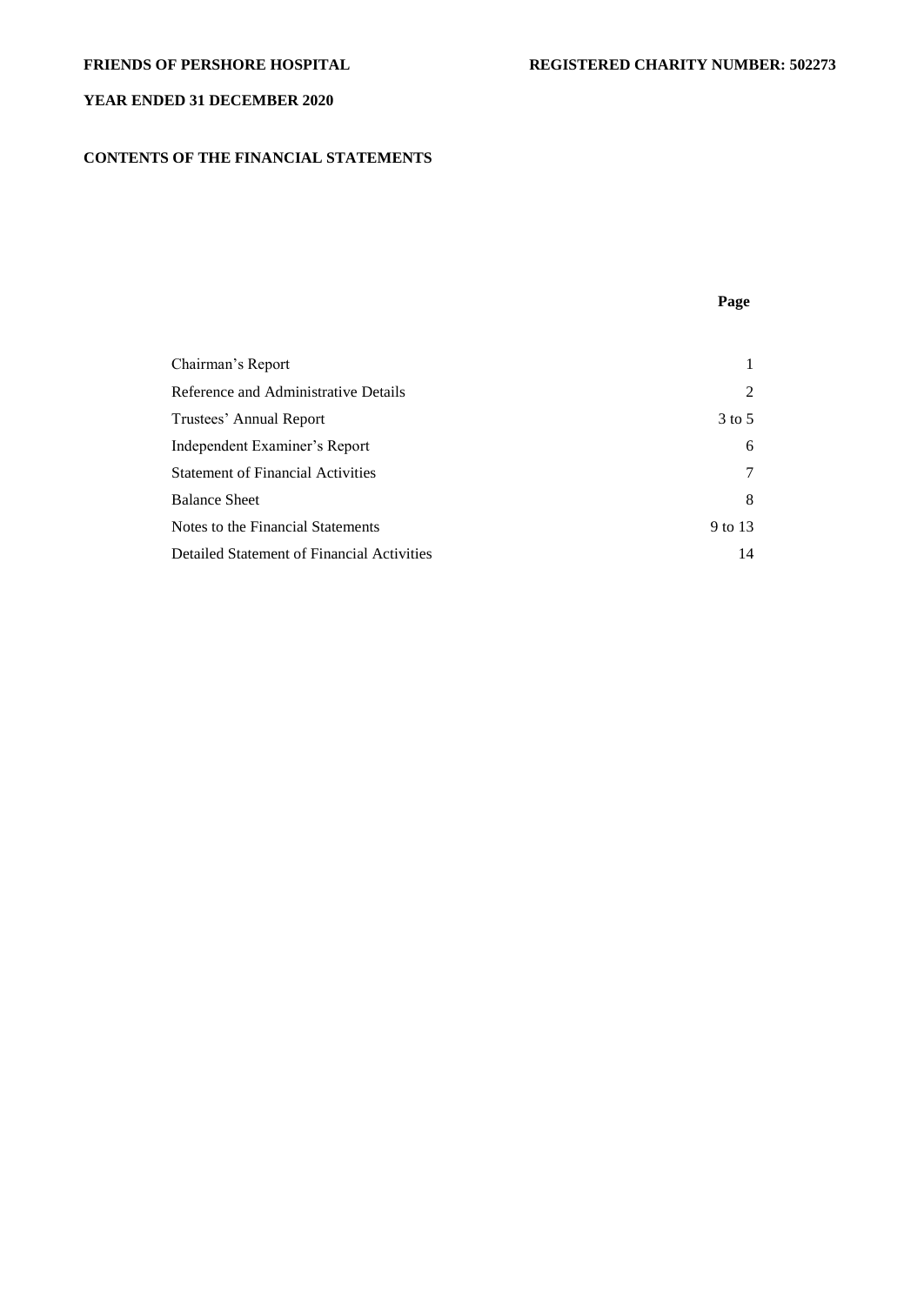### **CHAIRMAN'S REPORT**

As I write this we are coming to the end of one of the saddest and most difficult years many of us will have experienced. I do hope that as the days get longer and warmer and spring seems to be within reach that all we have endured will become easier and family and friends can again embrace.

The Hospital has coped with everything that has been asked of it in this awful year and we all owe such a huge debt of gratitude to all those who care for us. As a Committee we have had minimal contact with the Hospital, we were unable to go in and have endeavoured to support them by letting them know we are happy to help if they need us. Sadly, Dan Marshall, Matron for the last few years, has moved on and we wish him much success with his future. We have very recently been informed that Dawn Shaw has been appointed Matron and we look forward to getting to know her.

We have sadly been recently informed that the Health Authority has decided to no longer enter into a contract with Pershore Medical Practice to provide GP cover. I am sure you will all wish to thank the Practice for all their help and support over the years.

Our Committee Meetings have taken place on Zoom with great success and I am most grateful to all the Trustees for their patience and help during the year. We will be holding our AGM over Zoom this year and I do hope those of you that would like to attend are able to do so.

We have spent £14,712 on equipment for the hospital this year and have also supported both Pershore Medical Practice and Abbotswood with their Covid costs. Both had to spend large amounts of money to make their surgeries safe and we were happy to help with this important work. We were also pleased to be able to make a donation to St. Richards Hospice, which continues to serve the people of the area tirelessly. We were asked to support the Riverside Centre in Pershore and were pleased to support their fantastic work with young people in Pershore. We also gave an initial donation towards the Pershore Wellbeing Hub but are hoping to do more in the future to encourage this important new health initiative.

Pershore Wellbeing Hub is now a registered charity and their aim is to enable all people in our community to lead healthier, happier lives, making use of their strong network of mutually supportive services. In the spring they hope to open a town centre hub staffed by trained volunteers where they can offer a friendly chat as well as support and assistance such as form filling and where to find help for a whole variety of problems. They aim to bring the community together by linking people to the many services that are there to help them. It is a very exciting project and they would love to see you at the hub when they are open.

Finally, I would like to thank each and every one of the Trustees of the Friends of Pershore Hospital for all the time and enthusiasm which they bring and would like especially to thank Jan Garratt, Secretary and Carolyn Lolley, Treasurer. Carolyn has given hours of her time to help us navigate this very difficult year and we owe her much gratitude.

I do so hope that we will all be able to see each other in person very soon.

Karen Hodges,

Chairman

15 March 2021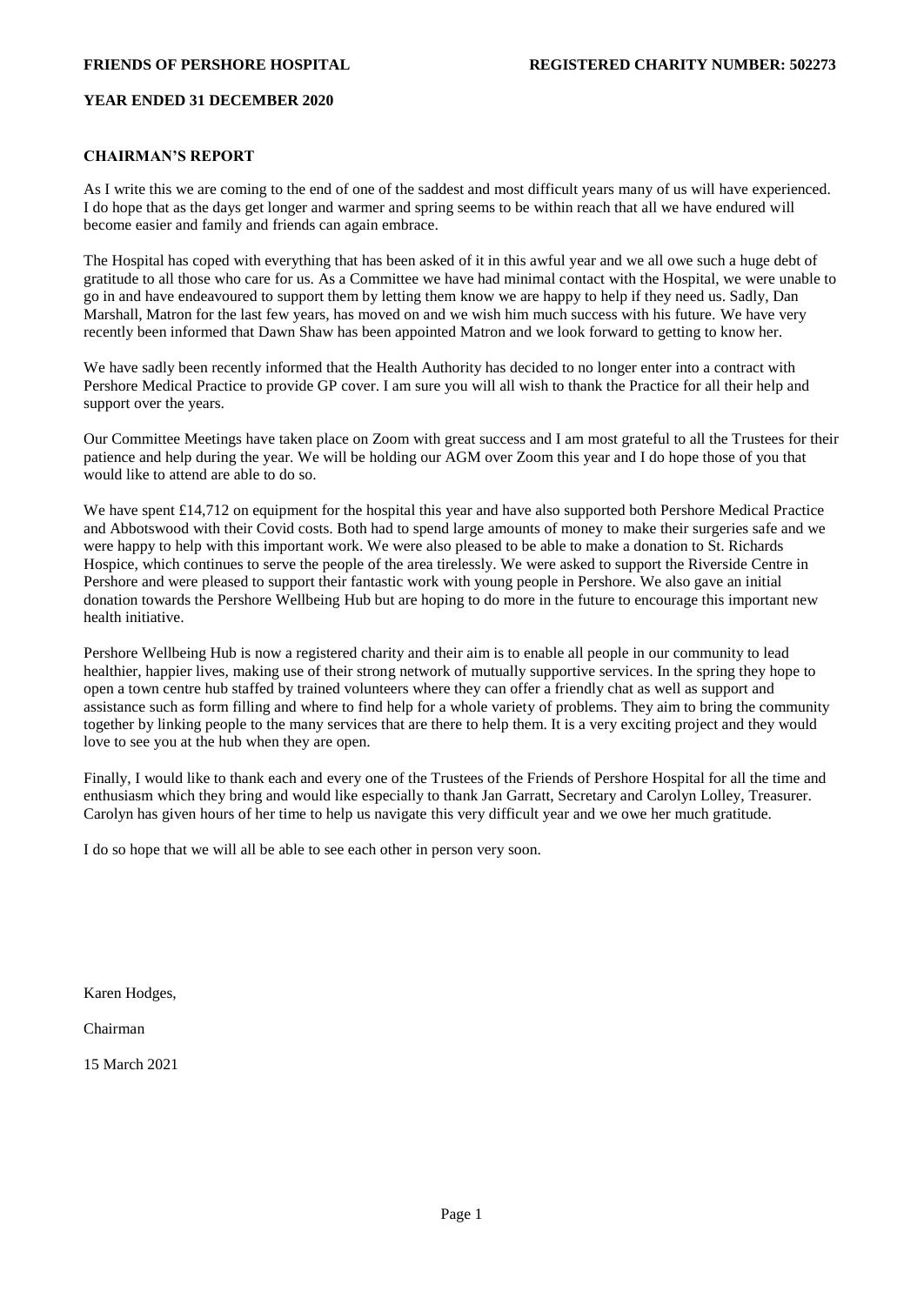# **REFERENCE AND ADMINISTRATIVE DETAILS**

| <b>Charity Registration Number</b> | 502273                                                                                                                                                                                                                                                                                                                                   |
|------------------------------------|------------------------------------------------------------------------------------------------------------------------------------------------------------------------------------------------------------------------------------------------------------------------------------------------------------------------------------------|
| <b>Principal Address</b>           | Pershore Hospital<br>Queen Elizabeth Drive<br>Pershore<br>Worcestershire<br><b>WR10 1PS</b>                                                                                                                                                                                                                                              |
| <b>Chair</b>                       | Mrs Karen Hodges                                                                                                                                                                                                                                                                                                                         |
| <b>Vice Chair</b>                  | Mr Michael Amies                                                                                                                                                                                                                                                                                                                         |
| <b>Treasurer</b>                   | Mrs Carolyn Lolley                                                                                                                                                                                                                                                                                                                       |
| <b>Secretary</b>                   | Mrs Jan Garratt                                                                                                                                                                                                                                                                                                                          |
| <b>Trustees</b>                    | Mrs Sally Bishop (resigned 27 October 2020)<br>Mr Stephen Cook<br>Dr Judith Dale<br>Mrs Elizabeth Gill<br>Mr Ivan Graham (appointed 28 September 2020)<br>Mrs Linda Hamlin<br>Mrs Primula Mary Harwood (resigned 27 October 2020)<br>Mr John Charles Ogle<br>Mrs Susan Stainton (appointed 7 December 2020)<br>Ms Elizabeth Ann Stephens |
| <b>Independent Examiner</b>        | Azets<br>Chartered Accountants and Statutory Auditor<br>Almswood House<br>93 High Street<br>Evesham<br>Worcestershire<br><b>WR11 4DU</b>                                                                                                                                                                                                 |
| <b>Bankers</b>                     | Lloyds Bank plc<br>19 High Street<br>Evesham<br>Worcestershire<br>WR11 4DQ                                                                                                                                                                                                                                                               |
| <b>Patrons</b>                     | The Mayor of Pershore<br>Mrs Harriett Baldwin M.P.<br>Rev. Claire Lording<br>Dr Kate Young<br>Dr Clare Wunch                                                                                                                                                                                                                             |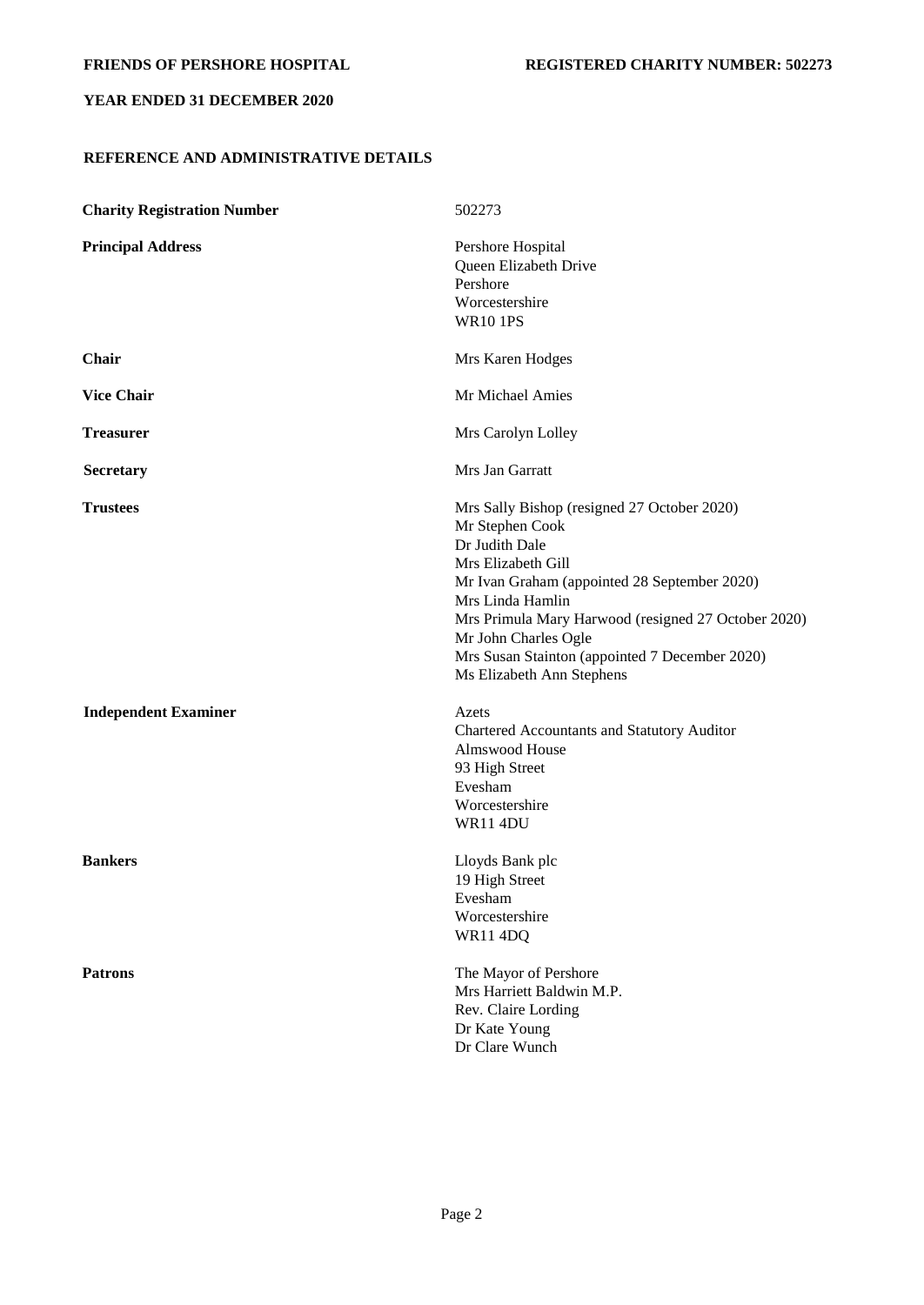## **REPORT OF THE TRUSTEES**

The Trustees present their report and the unaudited financial statements of the charity for the year ended 31 December 2020. The trustees have adopted the provisions of the Statement of Recommended Practice (SORP) "Accounting and Reporting by Charities" (FRS 102) in preparing the annual report and financial statements of the charity.

The financial statements have been prepared in accordance with the accounting policies set out in notes to the accounts and comply with the charity's governing document, the Charities Act 2011, Accounting and Reporting by Charities: Statement of Recommended Practice applicable to charities preparing their accounts in accordance with the Financial Reporting Standard applicable in the UK and Republic of Ireland (FRS 102) issued in October 2019, the Financial Reporting Standard applicable in the United Kingdom and Republic of Ireland (FRS 102) and UK Generally Accepted Practice.

### **Governing document**

The charity is governed by the Objects and Rules Report originally accepted in January 1952, most recently approved and updated by the members on 21 April 2009 and amended on 27 October 2020.

The charity was registered as the Friends of Pershore Cottage Hospital in 1973, which has since been shortened to the Friends of Pershore Hospital and is a member under the Charity Commission of England and Wales.

The Trustees were unable to hold a formal Annual General Meeting for the members in April 2020 due to the COVID-19 pandemic. To ensure the Charity complied with the Constitution for holding Annual General Meetings in exceptional circumstances, the Trustees approached the Charity Commission for advice and amended the Constitution in line with the guidance provided. This was approved by the members on 27 October 2020. A virtual Annual General Meeting is proposed for 19 April 2021. The Trustees consider the health and safety of the members of the charity to be of primary importance and will only resume a traditional style of meeting when permitted by Government guidelines.

### **Committee**

The Committee members in office during the year are shown on page 2.

Committee members are selected from members of the Friends by election at the Annual General Meeting or by election by the Committee to fill a casual vacancy which can be held until the conclusion of the subsequent Annual General Meeting, excluding the Chair, Secretary and Treasurer. The Object and Rules declares that the Committee shall consist of the Chairman, Secretary and Treasurer of the Society and not less than four (2019: seven), nor more than seventeen other persons at any time. This has been honoured throughout 2020. The Object and Rules were amended by special resolution at the Annual General Meeting to reduce the minimum number of trustees.

### **Risk management**

The trustees have a duty to identify and review the risks to which the charity is exposed and to ensure appropriate controls are in place to provide reasonable assurance against fraud and error.

The risk management programmes in place provide assurance to the Trustees and supporters of the Friends of Pershore Hospital. The Committee has assessed the major risks to which the charity is exposed, in particular, those related to the operations and finances of the Society and is satisfied that systems are in place to mitigate the exposure to the major risks. The assessments of risk controls are under continual review.

The day to day procedures are overseen by the charity's Chairman, Mrs Karen Hodges.

### **Trustees' responsibilities statement**

The trustees are responsible for preparing the Trustees' Annual Report and the financial statements in accordance with applicable law and United Kingdom Accounting Standards (United Kingdom Generally Accepted Accounting Practice).

The law applicable to charities in England & Wales requires the trustees to prepare financial statements for each financial year which give a true and fair view of the state of affairs of the charity and of the incoming resources and application of resources of the charity for that period. In preparing these financial statements, the trustees are required to:

- educate the public in the needs of the patients of the Pershore Hospital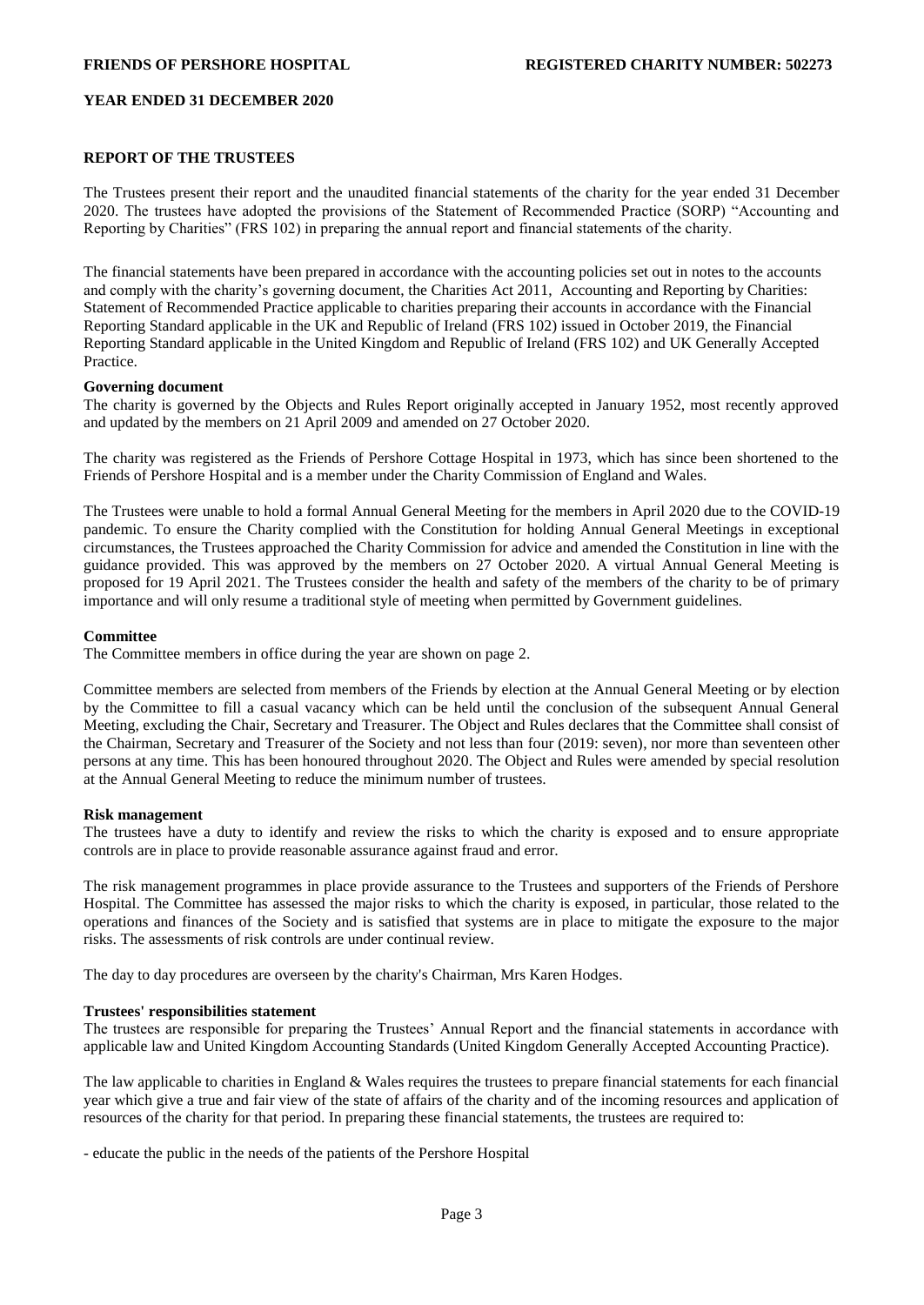## **REPORT OF THE TRUSTEES (continued)**

## **Trustees' responsibilities statement (continued)**

- select suitable accounting policies and then apply them consistently

- observe the methods and principles in the Charities SORP 2019 (FRS 102)

- make judgements and estimates that are reasonable and prudent

- state whether applicable accounting standards have been followed, subject to any material departures disclosed and explained in the financial statements

- prepare the financial statements on the going concern basis unless it is inappropriate to presume that the charity will continue in operation

The trustees are responsible for keeping proper accounting records that disclose with reasonable accuracy at any time the financial position of the charity and enable them to ensure that the financial statements comply with the Charities Act 2011, the Charities (Accounts and Reports) Regulations 2008 and the provisions of the trust deed. They are also responsible for safeguarding the assets of the charity and hence for taking reasonable steps for the prevention and detection of fraud and other irregularities.

The trustees are responsible for the maintenance and integrity of the charity and financial information included on the charity's website. Legislation in the United Kingdom governing the preparation and dissemination of financial statements may differ from legislation in other jurisdictions.

# **OBJECTIVES AND ACTIVITIES**

#### **Objectives and aims**

The key object of the charity is to be that of relieving the patients and former patients of the Hospital and other invalids in the community who are sick, convalescent, disabled, infirm or in need of financial assistance and generally to support the charitable work of the Hospital and other hospitals at which the patients from Pershore and District normally received treatment.

The Objects and Rules Report indicates that the Friends have the power and responsibility to carry out the above object through the ability to:

- educate the public in the needs of the patients of the Pershore Hospital

- foster co-operation and inter-communication between its members, other charitable institutions, Local Authorities, Hospital Authorities, local doctors and the National Health Service

- recruit, and assist in the recruitment of, volunteers in and for the Hospital

- take and accept gifts or property for the objects of the Society

The Friends of Pershore Hospital is an unincorporated charity and is a non-sectarian, non-political charitable organisation with no subsidiaries.

### **Significant activities**

The principal activity of the Friends is to support the work of Pershore Hospital.

### **Public benefit**

In pursuance of the charity's objective, the Friends of Pershore Hospital have had regard to the guidance from the Charities Commission on the provision of public benefit. The first principle requires the Friends to identify the benefits and the second to demonstrate that these benefit the public or a section of the public. The principal object of the charity identifies the benefits, and the Chairman's Report details how the charity has delivered those benefits to the patients of Pershore Hospital, their relatives and friends as well as others requiring care in the community.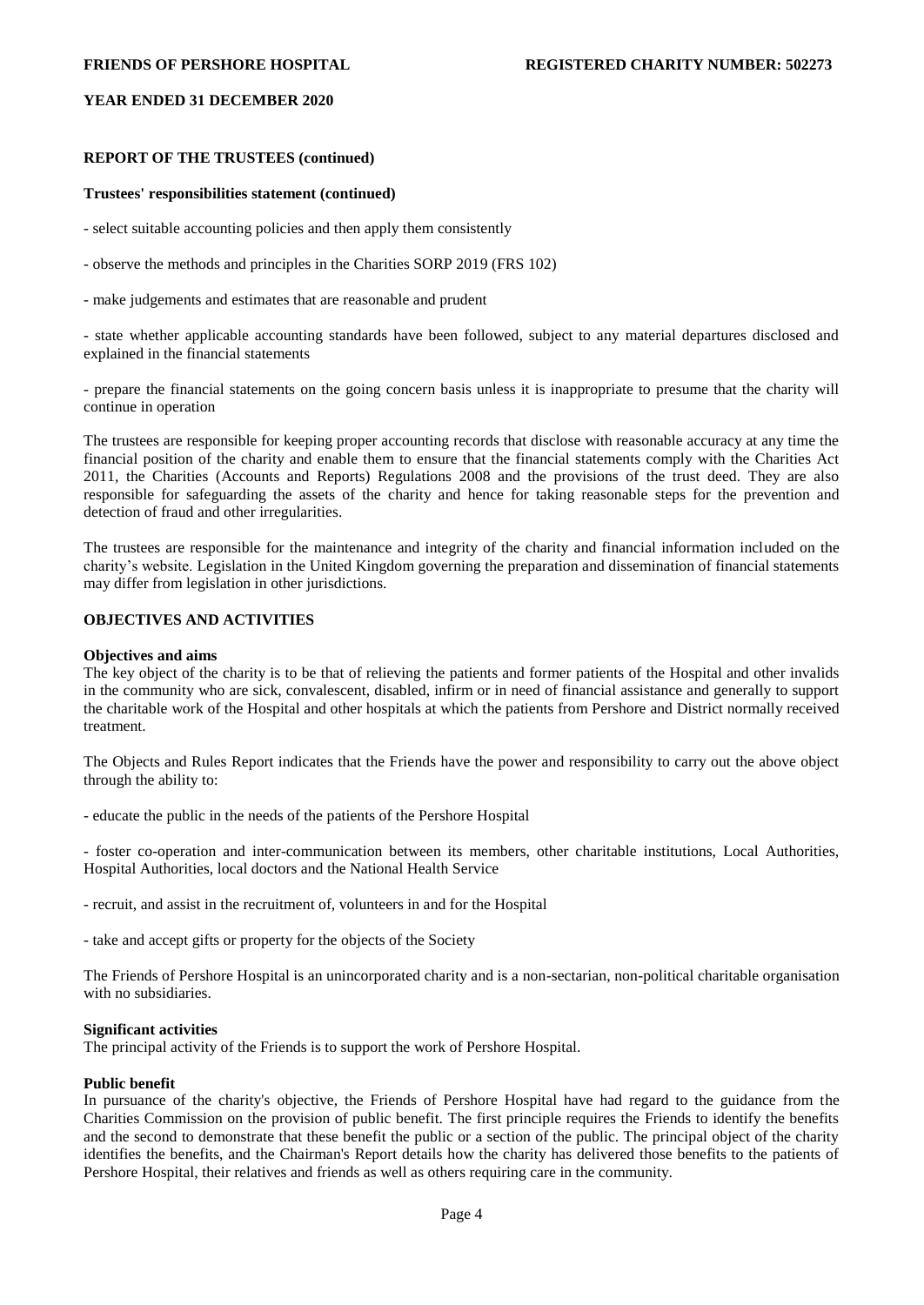# **REPORT OF THE TRUSTEES (continued)**

# **FINANCIAL REVIEW**

## **Results and reserves**

The results for the year are set out in the financial statements on pages 7 and 8. During the year income amounted to £83,483 (2019: £56,704) and expenditure to £38,418 (2019: £30,944).

The Committee recognises the importance of establishing a reserves policy to provide a prudent level of cover to meet future obligations. As a result, the Committee reviews its reserves on a regular basis and is holding funds in cash to fund its continuing programme of providing equipment for the new hospital.

The net incoming resources therefore, amounted to £45,065 (2019: £25,760).

Pershore Hospital has been actively involved in the care of COVID-19 patients and the Trustees would like to add their thanks to the dedicated staff that have cared for members of our Community.

Approved by order of the board of trustees on 15 March 2021 and signed on its behalf by:

Mrs Karen Hodges - Trustee and Chairman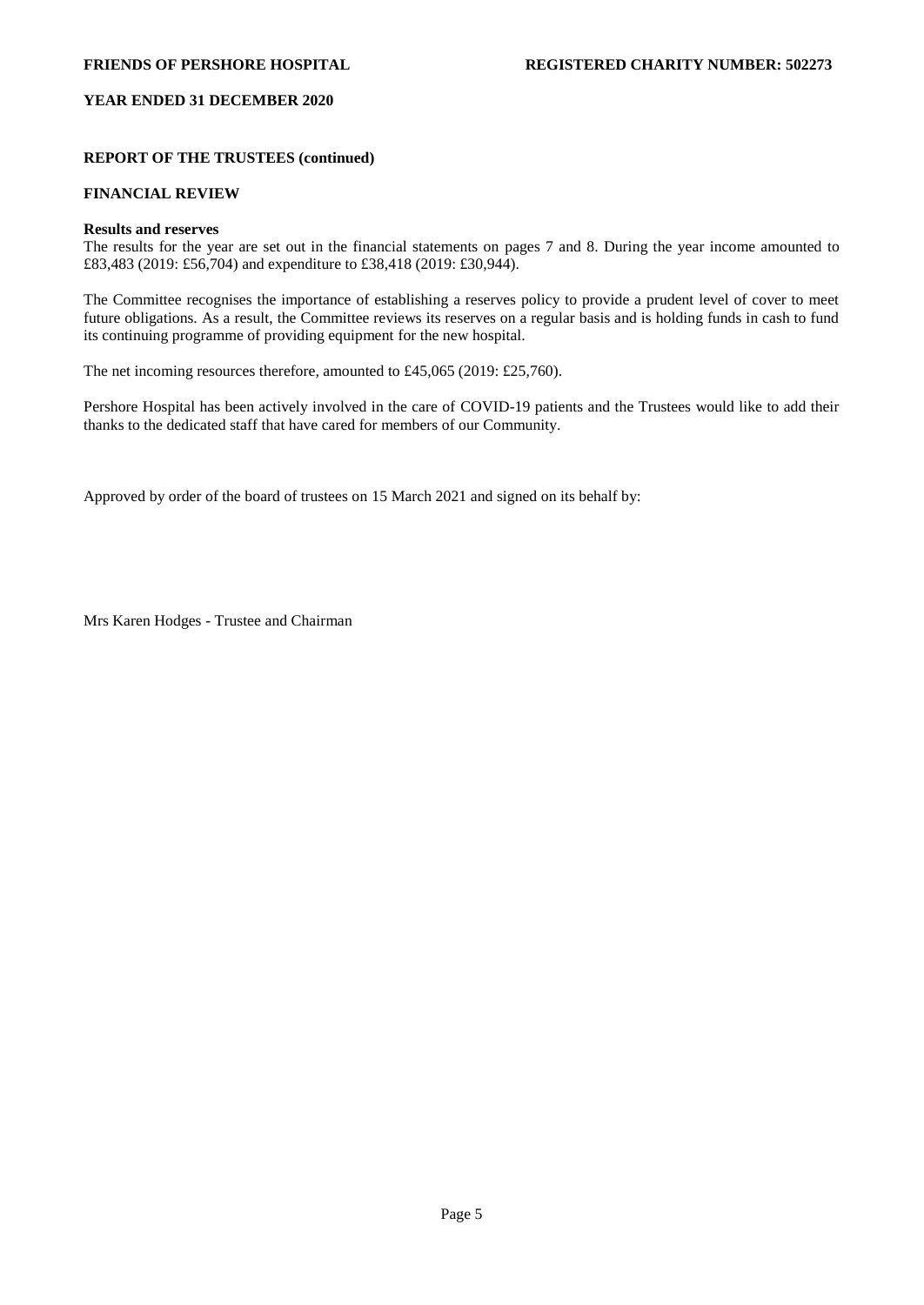# **INDEPENDENT EXAMINER'S REPORT TO THE TRUSTEES OF FRIENDS OF PERSHORE HOSPITAL**

I report to the trustees on my examination of the accounts of Friends of Pershore Hospital (the Charity) for the year ended 31 December 2020 which are set out on pages 7 to13.

# **Responsibilities and basis of report**

As the Charity's trustees you are responsible for the preparation of the accounts in accordance with the requirements of the Charities Act 2011 ('the Act').

I report in respect of my examination of the Charity's accounts carried out under section 145 of the Act and in carrying out my examination I have followed all the applicable Directions given by the Charity Commission under section 145(5)(b) of the Act.

### **Independent examiner's statement**

I have completed my examination. I confirm that no material matters have come to my attention in connection with the examination giving me cause to believe that in any material respect:

- 1. accounting records were not kept in respect of the Charity as required in section 130 of the Act; or
- 2. the accounts do not accord with those records; or
- 3. the accounts do not comply with the applicable requirements concerning the form and content of accounts set out in the Charites (Accounts and Reports) Regulations 2008 other than any requirement that the accounts give a 'true and view' which is not a matter considered as part of an independent examination.

I have no concerns and have come across no other matters in connection with the examination to which attention should be drawn in this report to enable a proper understanding of the accounts to be reached.

William Bailey CTA ATT Azets Limited 93 High Street Evesham Worcestershire WR11 4DU

Date: 16 March 2021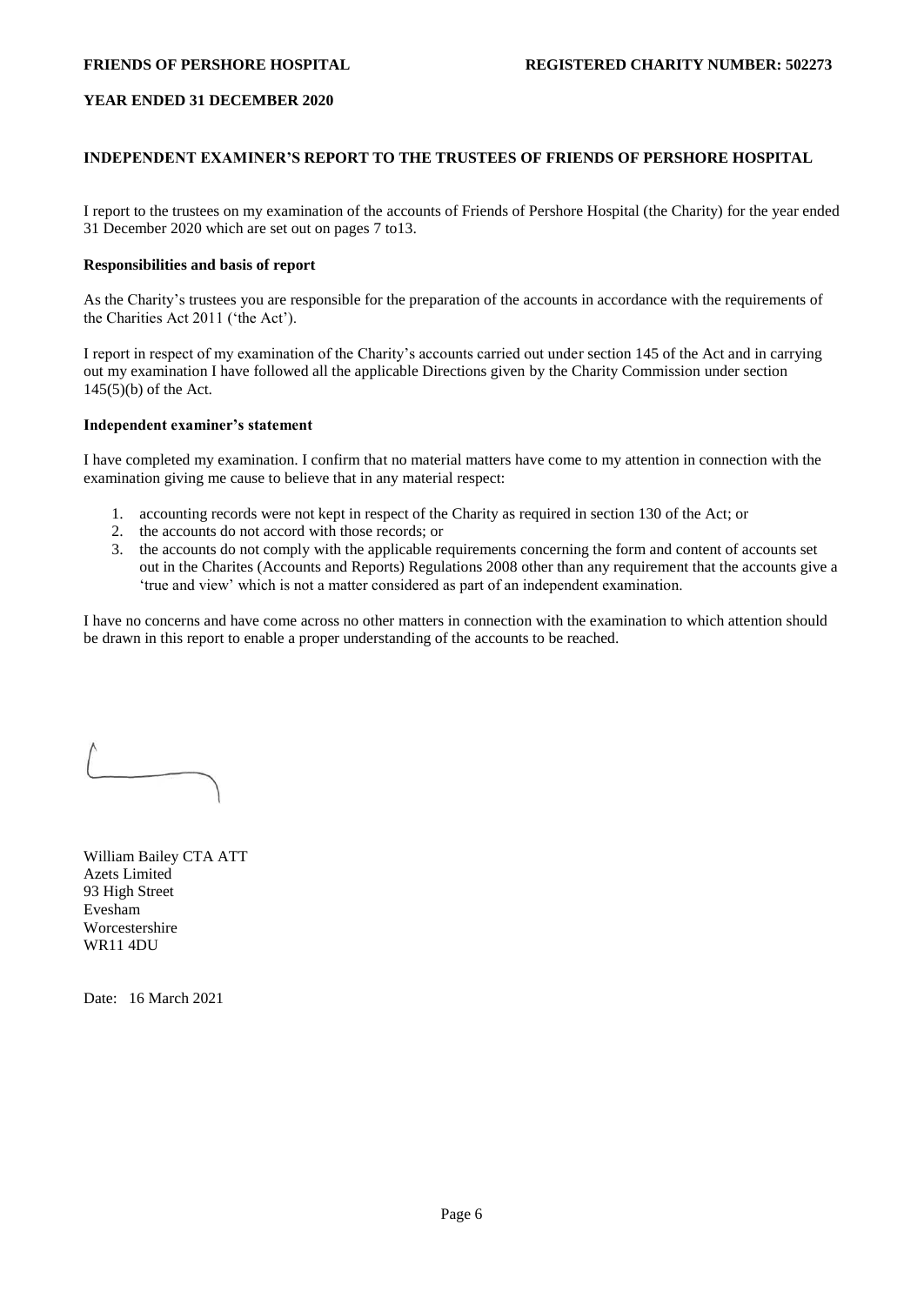# **STATEMENT OF FINANCIAL ACTIVITIES**

|                                    |                | 2020         | 2019         |
|------------------------------------|----------------|--------------|--------------|
|                                    |                | Unrestricted | Unrestricted |
|                                    |                | funds        | funds        |
|                                    | <b>Notes</b>   | £            | £            |
| <b>INCOMING RESOURCES</b>          |                |              |              |
| <b>Income from:</b>                |                |              |              |
| Voluntary income                   | $\sqrt{2}$     | 82,848       | 55,448       |
| Investment income                  | $\overline{3}$ | 635          | 1,256        |
| <b>Total income</b>                |                | 83,483       | 56,704       |
| <b>RESOURCES EXPENDED</b>          |                |              |              |
| <b>Charitable activities:</b>      | $\overline{4}$ |              |              |
| Hospital expenses                  |                | 199          | 894          |
| Donations                          | 5              | 21,988       | 10,102       |
| Equipment and furnishings          |                | 14,712       | 18,209       |
| Governance costs                   | 6              | 1,519        | 1,739        |
| <b>Total expenditure</b>           |                | 38,418       | 30,944       |
| <b>NET INCOME / EXPENDITURE</b>    |                | 45,065       | 25,760       |
| <b>Reconciliation of funds:</b>    | 11             |              |              |
| Total funds brought forward        |                | 272,185      | 246,425      |
| <b>Total funds carried forward</b> |                | 317,250      | 272,185      |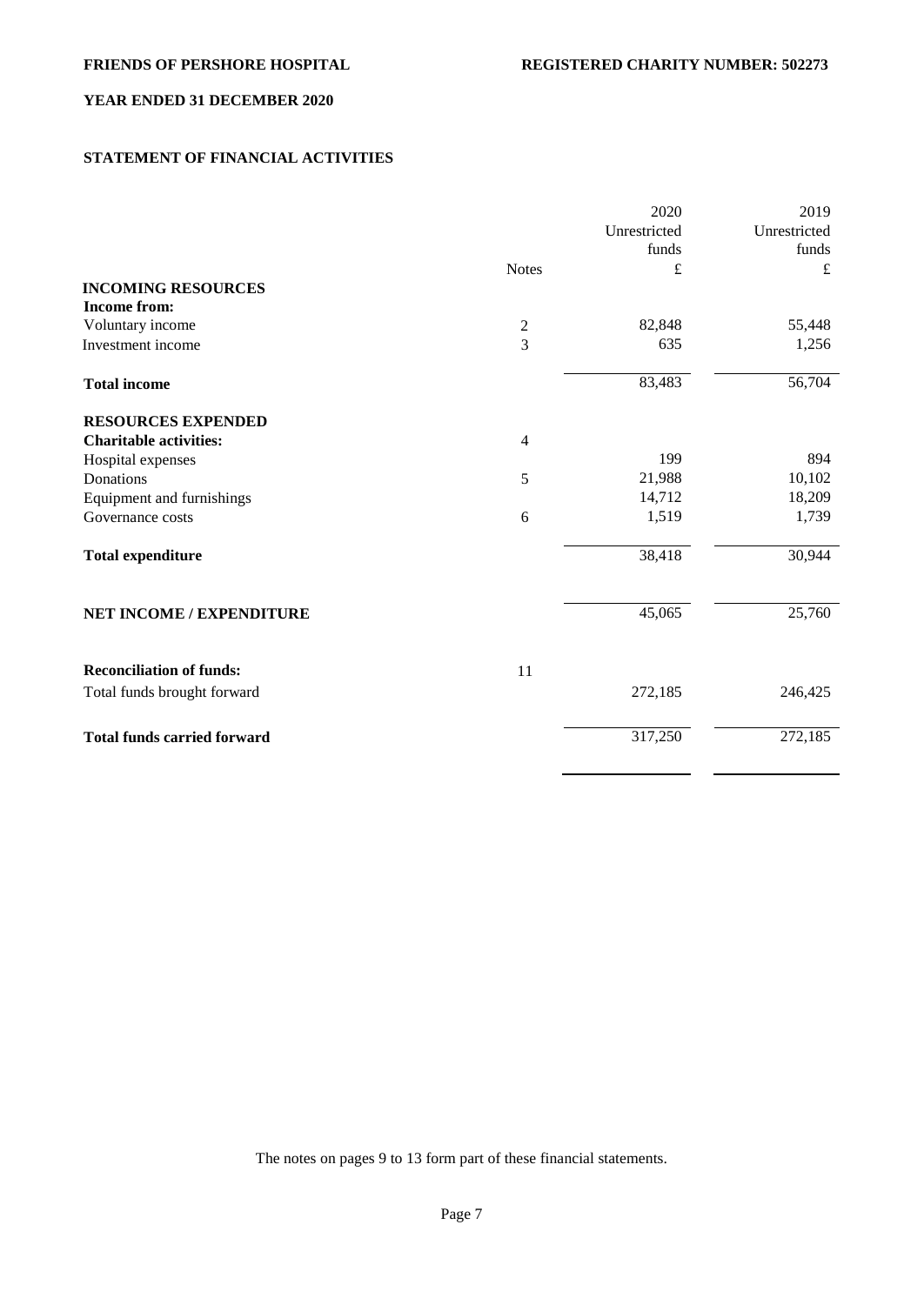# **BALANCE SHEET**

|                                                |      | 2020    | 2019    |
|------------------------------------------------|------|---------|---------|
|                                                | Note | £       | £       |
| <b>Current assets</b>                          |      |         |         |
| Prepayments and accrued income                 | 9    | 677     | 186     |
| Cash at bank and in hand                       | 9    | 317,283 | 272,799 |
|                                                |      | 317,960 | 272,985 |
| Creditors: amounts falling due within one year | 10   | (710)   | (800)   |
| Net current assets                             |      | 317,250 | 272,185 |
| <b>Total assets less current liabilities</b>   |      | 317,250 | 272,185 |
|                                                |      |         |         |
| Net assets                                     |      | 317,250 | 272,185 |
| <b>Charity Funds</b>                           |      |         |         |
| Unrestricted funds                             | 11   | 317,250 | 272,185 |
| <b>Total charity funds</b>                     |      | 317,250 | 272,185 |

The financial statements were approved and authorised for issue by the Board on 15 March 2021.

Signed on behalf of the board of trustees:

Mrs Karen Hodges - Trustee and Chairman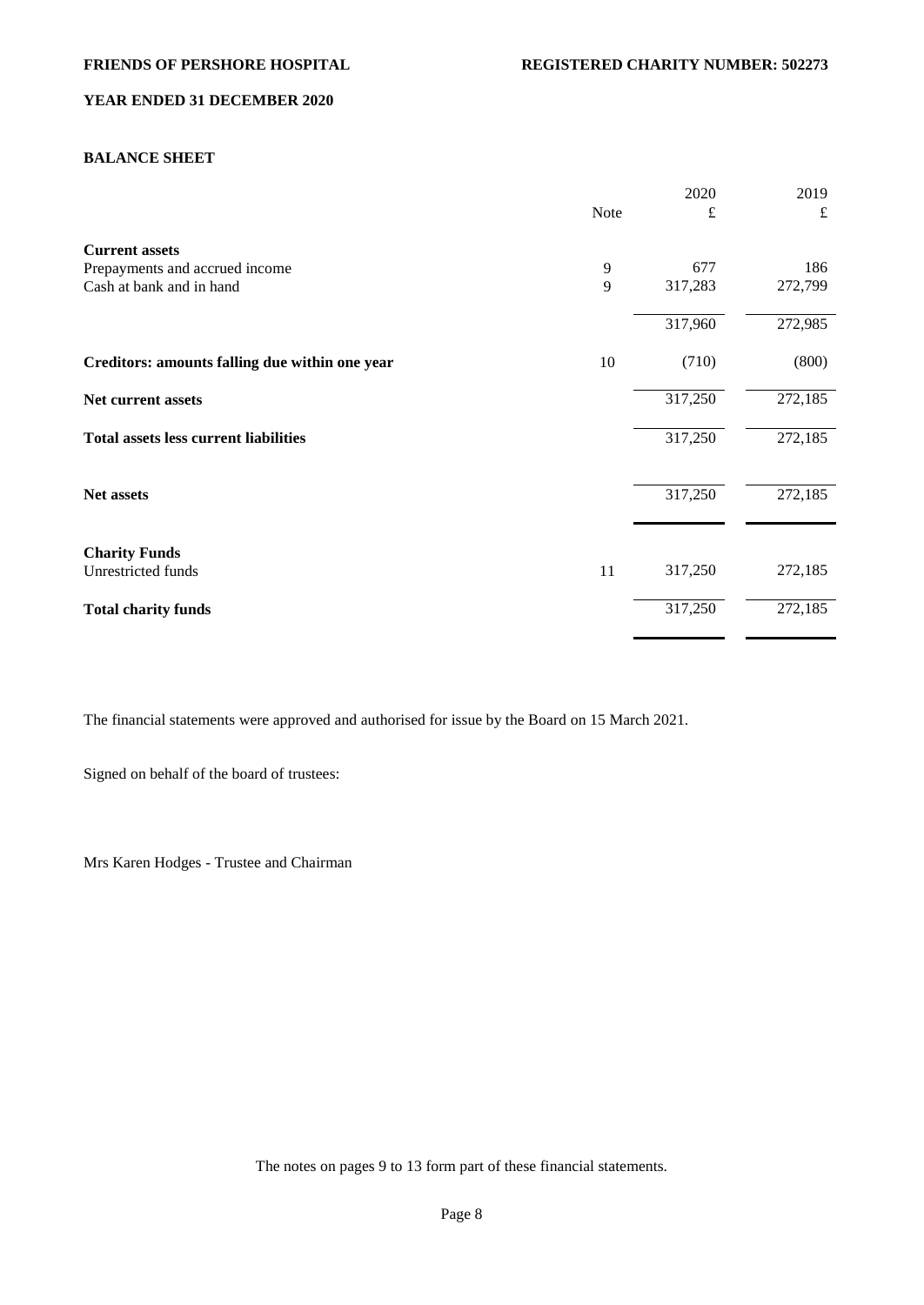## **NOTES TO THE FINANCIAL STATEMENTS**

### **1 Summary of significant accounting policies**

### **General information and basis of preparation**

The Friends of Pershore Hospital is a Charity in England and Wales. The address of the registered office is given in the charity information on page 3 of these financial statements. The nature of the charity's operations and principal activities are described on the Report of the Trustees on pages 4 to 6.

The charity constitutes a public benefit entity as defined by FRS 102. The financial statements have been prepared in accordance with Accounting and Reporting by Charities: Statement of Recommended Practice applicable to charities preparing their accounts in accordance with the Financial Reporting Standard applicable in the UK and Republic of Ireland (FRS 102) issued in October 2019, the Financial Reporting Standard applicable in the United Kingdom and Republic of Ireland (FRS 102), the Charities Act 2011, and UK Generally Accepted Practice.

The financial statements are prepared on a going concern basis under the historical cost convention, modified to include certain items at fair value. The financial statements are presented in sterling which is the functional currency of the charity and rounded to the nearest £1.

The significant accounting policies applied in the preparation of these financial statements are set out below. These policies have been consistently applied to all years presented unless otherwise stated.

### **Funds**

Unrestricted funds are available for use at the discretion of the trustees in furtherance of the general objectives of the charity and which have not been designated for other purposes.

#### **Income recognition**

All incoming resources are included in the Statement of Financial Activities (SoFA) when the charity is legally entitled to the income after any performance conditions have been met, the amount can be measured reliably, and it is probable that the income will be received.

Membership subscriptions are taken to income on a received basis and legacies are included when the charity is advised by the personal representative of an estate that payment will be made, or property transferred, and the amount can be quantified.

No amount is included in the financial statements for volunteer time in line with the Charities SORP (FRS 102). Further detail is given in the Trustees' Annual Report.

No income has been declared net of expenditure.

#### **Expenditure recognition**

All expenditure is accounted for on an accruals basis and has been classified under headings that aggregate all costs related to the category. Expenditure is recognised where there is a legal or constructive obligation to make payments to third parties, it is probable that the settlement will be required, and the amount of the obligation can be measured reliably.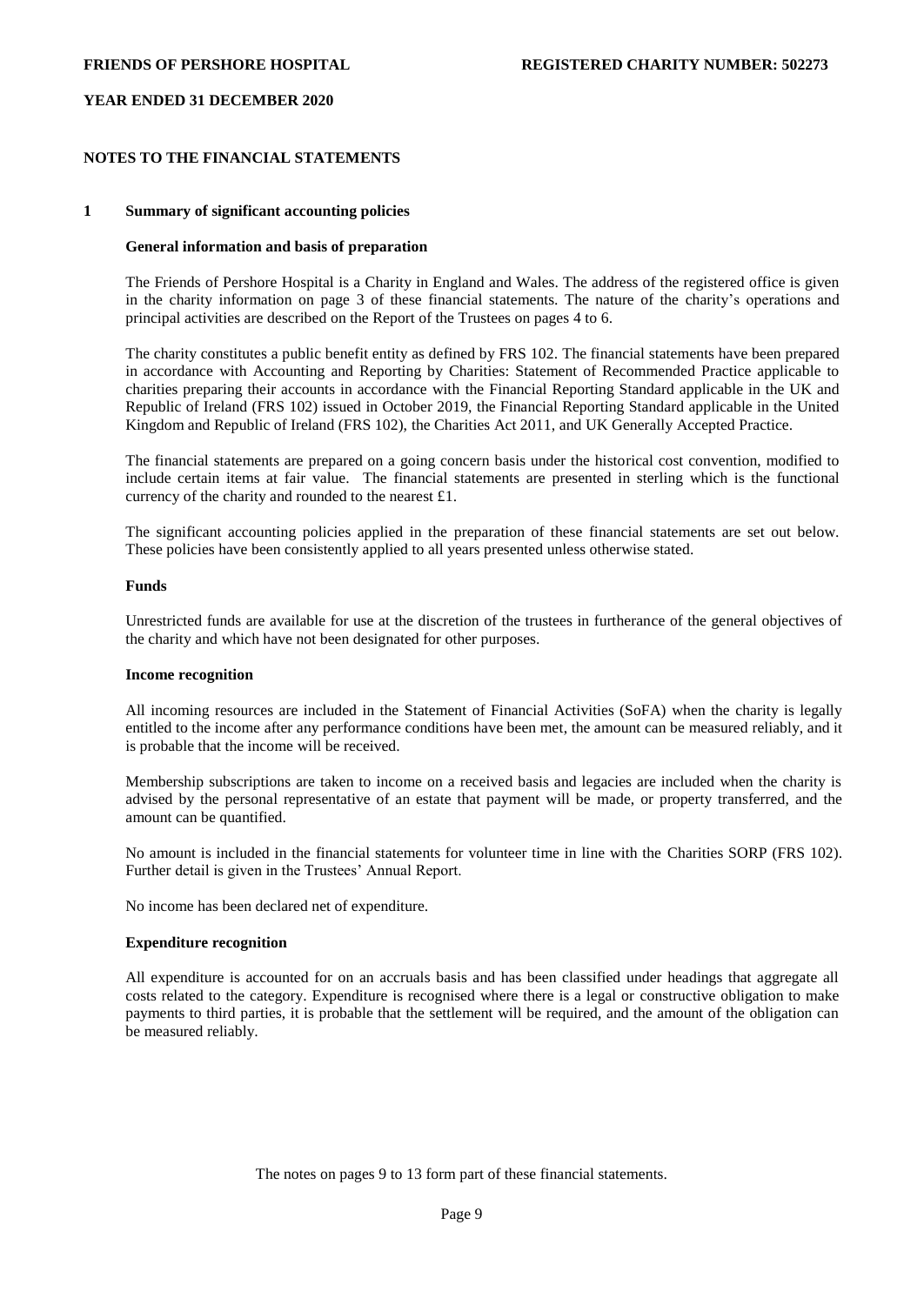# **NOTES TO THE FINANCIAL STATEMENTS (continued)**

## **1 Expenditure recognition (continued)**

Irrecoverable VAT is charged as an expense against the activity for which expenditure arose.

Grants payable to third parties are within the charitable objectives. Where unconditional grants are offered, this is accrued as soon as the recipient is notified of the grant, as this gives rise to a reasonable expectation that the recipient will receive the grants. Where grants are conditional relating to performance then the grant is only accrued when any unfulfilled conditions are outside of the control of the charity.

# **Allocation of support and governance costs**

Support costs are those that assist the work of the charity but do not directly represent charitable activities and include office costs, governance costs, and administrative costs. They are incurred directly in support of expenditure on the objects of the charity and include project management carried out at Headquarters. Where support costs cannot be directly attributed to particular headings, they have been allocated to cost of raising funds and expenditure on charitable activities on a basis consistent with use of the resources.

### **Tax**

The charity is exempt from tax on its charitable activities.

# **2 Income from charitable activities**

|                                 | 2020<br>£ | 2019<br>£ |
|---------------------------------|-----------|-----------|
| Donations                       | 2,961     | 2,198     |
| Gift Aid                        | 531       | 660       |
| Legacies - Frances Irene Archer | 76,921    | 50,000    |
| Subscriptions                   | 2,435     | 2,590     |
|                                 | 82,848    | 55,448    |

All income from charitable activities constitutes voluntary income and for the year ended 2020 and 2019 was attributed to the unrestricted fund.

# **3 Investment income**

|                          | 2020<br>t | 2019<br>$\epsilon$<br>ىد |
|--------------------------|-----------|--------------------------|
| Deposit account interest | 635       | 1,256                    |
|                          | 635       | 1,256                    |

All investment income for 2020 and 2019 was attributed to the unrestricted fund.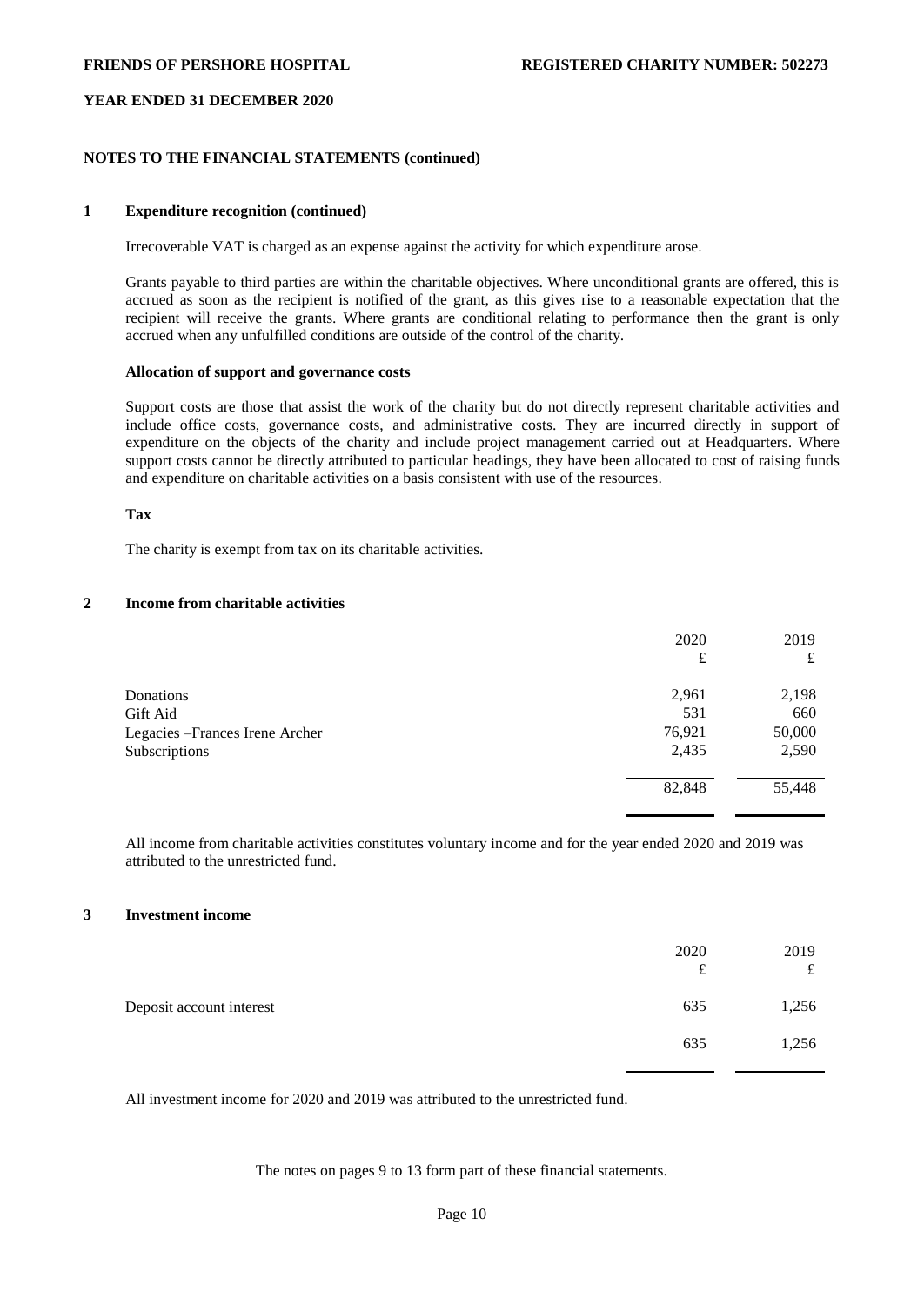# **NOTES TO THE FINANCIAL STATEMENTS (continued)**

# **4 Analysis of expenditure on charitable activities**

|                           | <b>Notes</b> | Activities<br>undertaken directly | Support costs            | Total  |
|---------------------------|--------------|-----------------------------------|--------------------------|--------|
|                           |              | £                                 | £                        | £      |
| Hospital expenses         |              | 199                               | $\overline{\phantom{0}}$ | 199    |
| Equipment and furnishings |              | 14,712                            | $\qquad \qquad$          | 14,712 |
| Donations                 | 5            | 21,988                            | $\overline{\phantom{0}}$ | 21,988 |
| Governance costs          | 6            |                                   | 1,519                    | 1,519  |
|                           |              | 36,899                            | 1,519                    | 38,418 |

All of the expenditure on charitable funds for 2020 and 2019 were attributed to the unrestricted fund.

# **5 Direct costs of charitable activities**

|                                       | 2020   | 2019   |
|---------------------------------------|--------|--------|
|                                       | £      | £      |
|                                       |        |        |
| Hospital flowers and plants           |        | 491    |
| Sundry hospital expenses              | 199    | 403    |
| Donations                             | 21,988 | 10,102 |
| Equipment                             | 14,712 | 18,209 |
|                                       |        |        |
|                                       | 36,899 | 29,205 |
|                                       |        |        |
|                                       |        |        |
| Donations were made to the following: | 2020   | 2019   |
|                                       | £      | £      |
|                                       |        |        |
| <b>Abbotswood Medical Practice</b>    | 2,000  |        |
| Corran Dene                           | 2,000  |        |
| P Evans - Singing for Health course   | 600    |        |
| <b>Pershore Medical Centre</b>        | 9,084  |        |
| <b>Pershore Resource Centre</b>       |        | 2,400  |
| Pershore Riverside Centre             | 2,000  |        |
| Pershore Wellbeing Hub                |        | 1,000  |
| P Davis - Dermatology course          | 4,675  |        |
| St. Richard's Hospice                 | 1,629  | 6,702  |
|                                       | 21,988 | 10,102 |
|                                       |        |        |

# **6 Support costs**

|                  | Management<br>t | Totals<br>£ |
|------------------|-----------------|-------------|
| Governance costs | 1,519           | 1,739       |
|                  | 1,519           | 1,739       |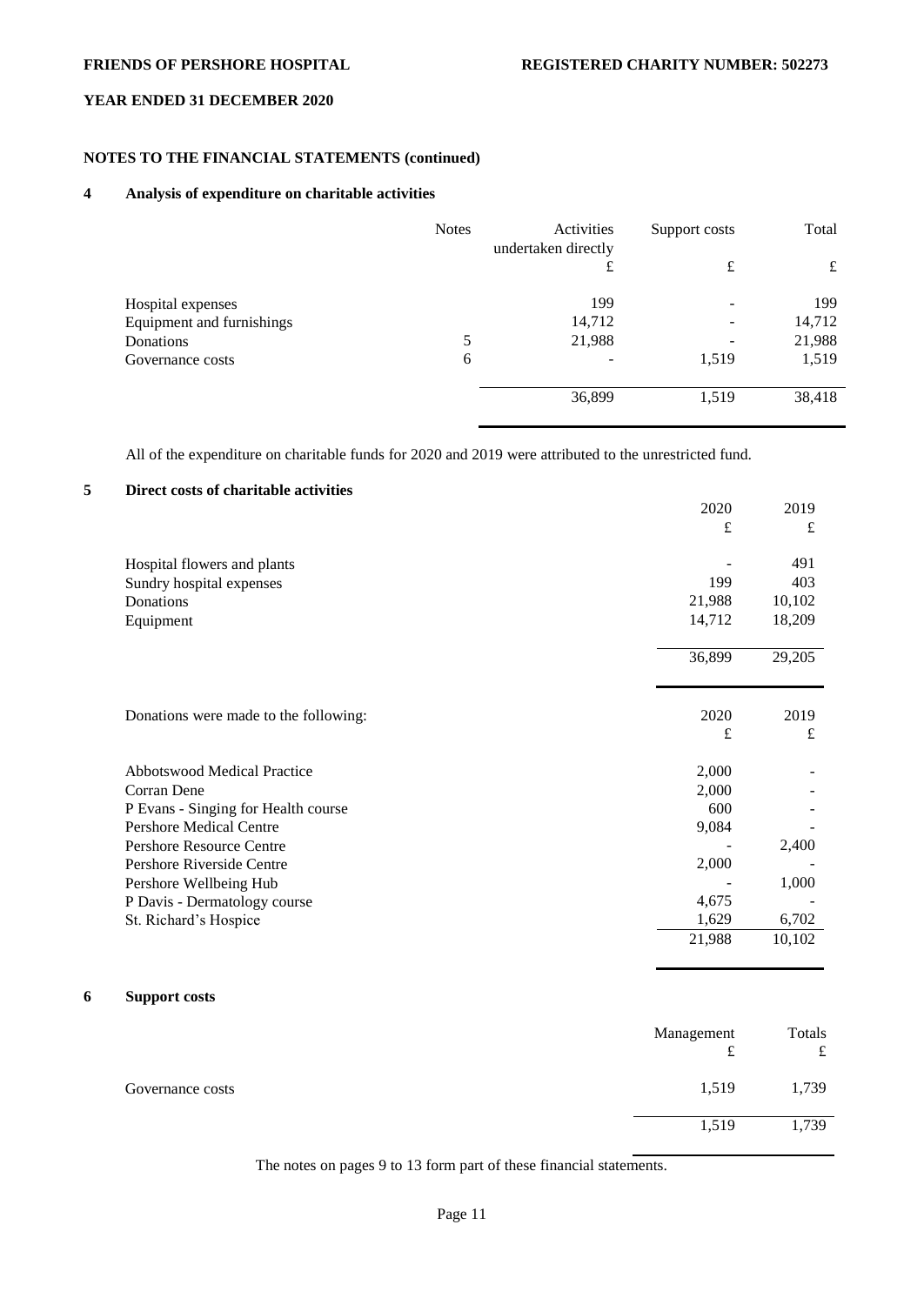2020

2019

# **YEAR ENDED 31 DECEMBER 2020**

# **NOTES TO THE FINANCIAL STATEMENTS (continued)**

# **6 Support costs (continued)**

Support costs, included in the above, are as follows:

|               | 2020       | 2019       |
|---------------|------------|------------|
|               | Governance | Governance |
|               | costs      | Costs      |
|               | £          | £          |
| Subscriptions | 625        | 548        |
| Accounts      | 620        | 800        |
| Expenses      | 124        | 131        |
| AGM costs     | 150        | 260        |
|               | 1,519      | 1,739      |

## **7 Independent examiners remuneration**

The independent examiners remuneration amounts to an independent examination fee of £620 (2019: £800), inclusive of VAT.

# **8 Trustees' and key management personnel remuneration and expenses**

The trustees all give freely their time and expertise without any form of remuneration or other benefit in cash or kind (2019: £nil).

Treasurers' expenses of £27 were reimbursed during the year (2019: £65).

The secretary's expenses reimbursed during the year totalled £96 (2019: £66).

There were no other expenses reimbursed to trustees (2019: £nil).

## **9 Current assets**

|                                | 2020        | 2019        |
|--------------------------------|-------------|-------------|
|                                | Total funds | Total funds |
|                                | £           | £           |
| Prepayments and accrued income | 677         | 186         |
| <b>Bank Current Account</b>    | 29,628      | 25,791      |
| <b>COIF</b> Account            | 287,642     | 247,008     |
| Cash                           | 13          |             |
|                                | 317,960     | 272,985     |

All bank balances related to unrestricted funds both in 2020 and 2019.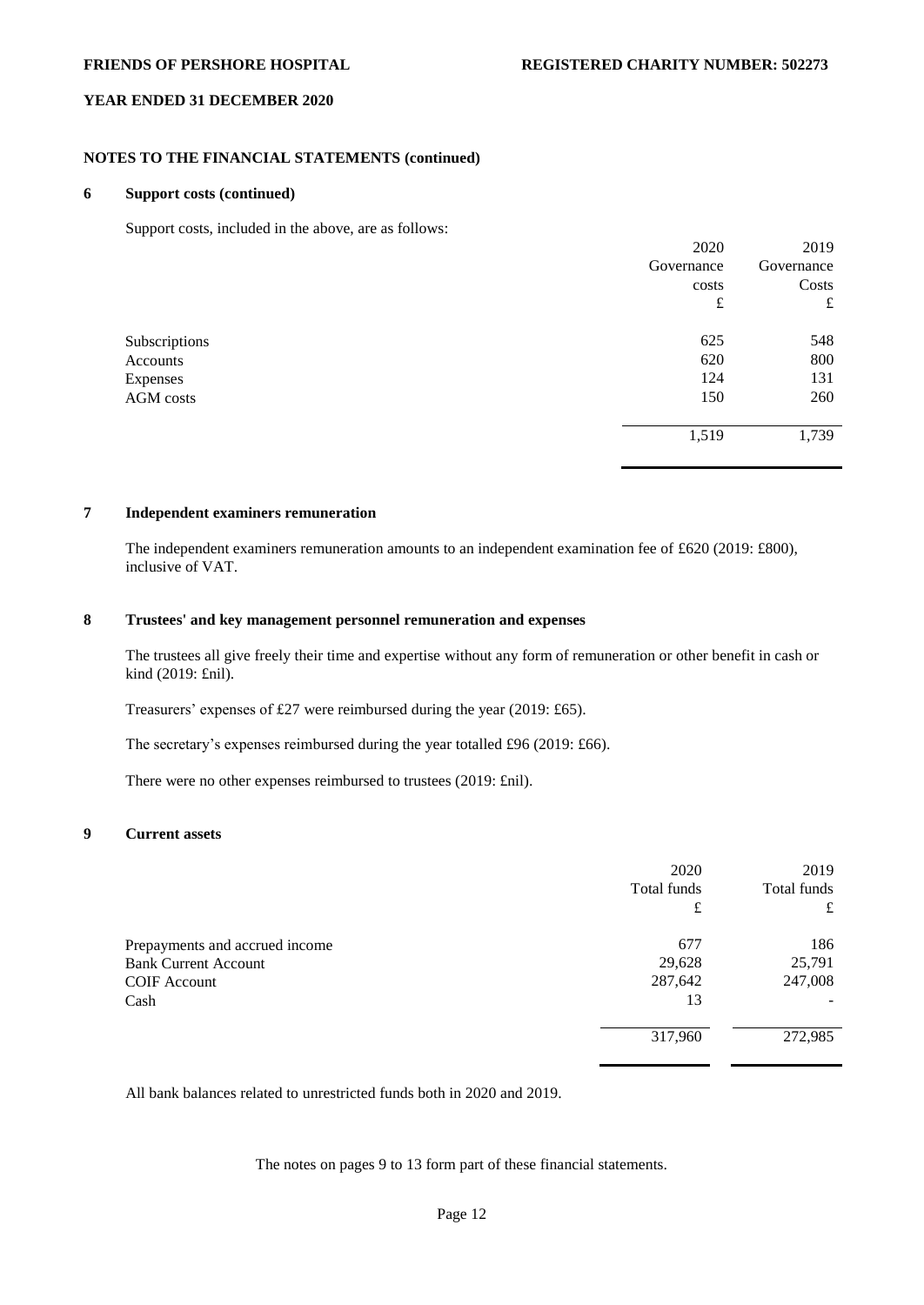# **NOTES TO THE FINANCIAL STATEMENTS (continued)**

# **10 Creditors: amounts falling due within one year**

|                              | 2020<br>£ | 2019<br>$\epsilon$<br>ىل |
|------------------------------|-----------|--------------------------|
| Accruals and deferred income | 710       | 800                      |
|                              | 710       | 800                      |

All creditors falling due after one year related to unrestricted funds both in 2020 and 2019.

# **11 Movement in funds**

|                                           | At<br>01.01.20 | <b>Net</b><br>movement<br>in funds | At<br>31.12.20 |
|-------------------------------------------|----------------|------------------------------------|----------------|
|                                           | £              | £                                  | £              |
| <b>Unrestricted funds</b><br>General fund | 272,185        | 45,065                             | 317,250        |
| <b>TOTAL FUNDS</b>                        | 272,185        | 45,065                             | 317,250        |
|                                           |                |                                    |                |

Net movement in funds, included in the above are as follows:

|                                           | Incoming<br>resources | Resources<br>expended | Movement<br>in |
|-------------------------------------------|-----------------------|-----------------------|----------------|
|                                           | £                     | £                     | funds<br>£     |
| <b>Unrestricted funds</b><br>General fund | 83,483                | (38, 418)             | 45,065         |
| <b>TOTAL FUNDS</b>                        | 83,483                | (38, 418)             | 45,065         |

# **12 Capital commitments**

The charity has no capital commitments for the year ended 31 December 2020 (2019: £nil).

# **13 Related party transactions**

There are no related party transactions during the period (2019: £nil).